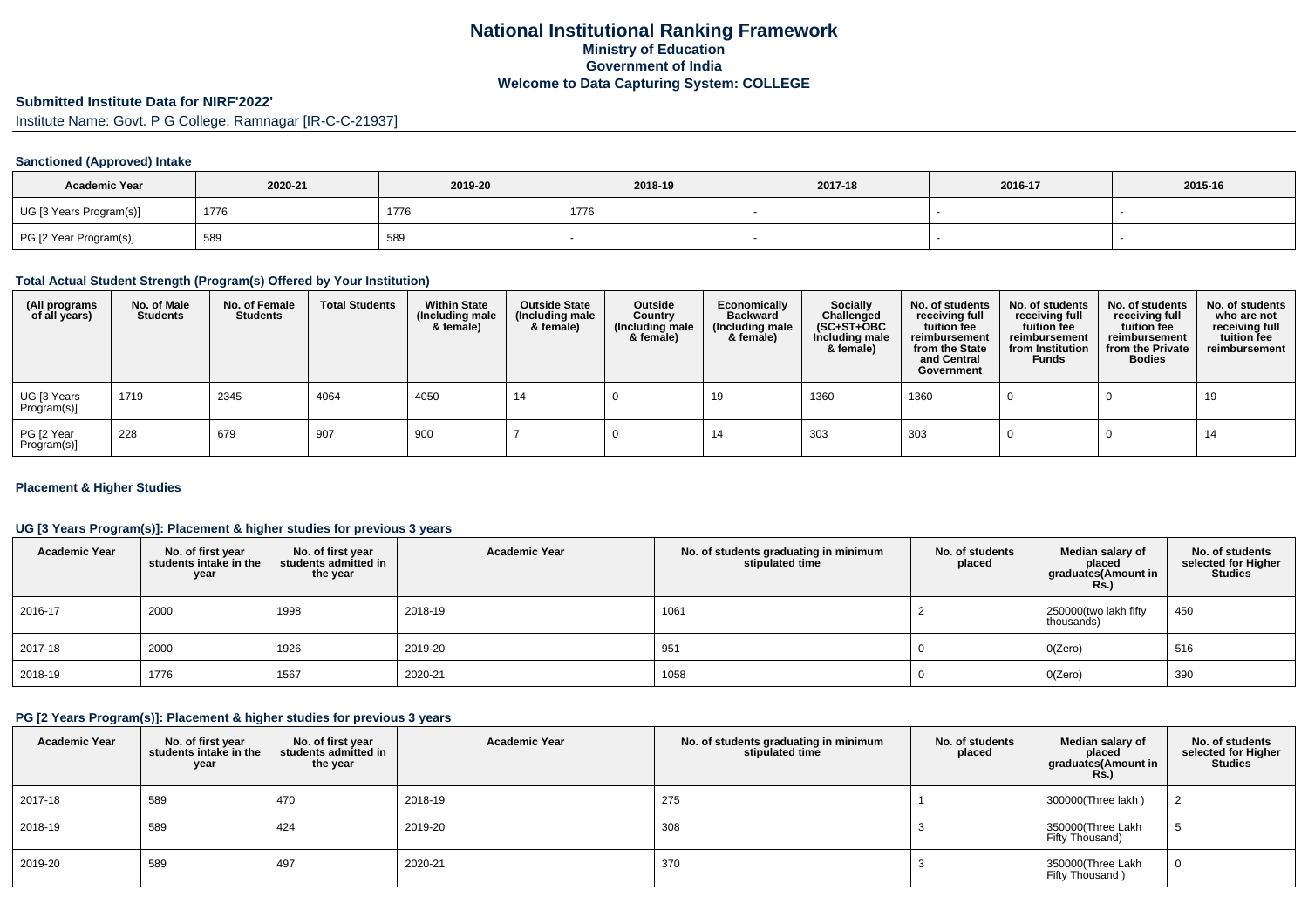## **Financial Resources: Utilised Amount for the Capital expenditure for previous 3 years**

| <b>Academic Year</b>                                                                                 | 2020-21                                                                  |                                                                            | 2018-19                                                               |  |  |  |  |  |  |  |
|------------------------------------------------------------------------------------------------------|--------------------------------------------------------------------------|----------------------------------------------------------------------------|-----------------------------------------------------------------------|--|--|--|--|--|--|--|
|                                                                                                      | <b>Utilised Amount</b>                                                   | <b>Utilised Amount</b>                                                     | <b>Utilised Amount</b>                                                |  |  |  |  |  |  |  |
| Annual Capital Expenditure on Academic Activities and Resources (excluding expenditure on buildings) |                                                                          |                                                                            |                                                                       |  |  |  |  |  |  |  |
| Library                                                                                              | 0 (ZERO)                                                                 | 1253077 (Twelve Lakh Fifty Three Thousand Seventy Seven)                   | 379796 (Three Lakh Seventy Nine Thousand Seven Hundred<br>Ninety Six) |  |  |  |  |  |  |  |
| New Equipment for Laboratories                                                                       | 25000 (Twenty Five Thousand)                                             | 1264762 (Twelve Lakh Sixty Four Thousand Seven Hundred<br>Sixty Two)       | 243981 (Two Lakh Forty Three Thousand Nine Hundred Eighty<br>One)     |  |  |  |  |  |  |  |
| Other expenditure on creation of Capital Assets (excluding<br>expenditure on Land and Building)      | 1337991 (Thirteen Lakh Thirty Seven Thousand Nine Hundred<br>Ninety One) | 2267697 (Twenty Two Lakh Sixty Seven Thousand Six<br>Hundred Ninety Seven) | 1198078 (Eleven Lakh Ninety Eighty Thousand Seventy<br>Eighty)        |  |  |  |  |  |  |  |

## **Financial Resources: Utilised Amount for the Operational expenditure for previous 3 years**

| <b>Academic Year</b>                                                                                                                                                                            | 2020-21                                                                         | 2019-20                                                                        | 2018-19                                                                          |  |  |  |  |  |  |  |
|-------------------------------------------------------------------------------------------------------------------------------------------------------------------------------------------------|---------------------------------------------------------------------------------|--------------------------------------------------------------------------------|----------------------------------------------------------------------------------|--|--|--|--|--|--|--|
|                                                                                                                                                                                                 | <b>Utilised Amount</b>                                                          | <b>Utilised Amount</b>                                                         | <b>Utilised Amount</b>                                                           |  |  |  |  |  |  |  |
| <b>Annual Operational Expenditure</b>                                                                                                                                                           |                                                                                 |                                                                                |                                                                                  |  |  |  |  |  |  |  |
| Salaries (Teaching and Non Teaching staff)                                                                                                                                                      | 78827073 (Seven Crore Eighty Eight Lakh Twenty Seven<br>Thousand Seventy Three) | 62290691 (Six Crore Twenty Two Lakh Ninety Thousand Six<br>Hundred Ninety One) | 50202775 (Five Crore Two Lakh Two Thousand Seven<br><b>Hundred Seventy Five)</b> |  |  |  |  |  |  |  |
| Maintenance of Academic Infrastructure or consumables and<br>other running expenditures (excluding maintenance of hostels<br>and allied services, rent of the building, depreciation cost, etc) | 80000 (Eighty Thousand)                                                         | 1598663 (Fifteen Lakh Ninety Eight Thousand Six Hundred<br>Sixty Three)        | 1925000 (Nineteen Lakh Twenty Five Thousand)                                     |  |  |  |  |  |  |  |
| Seminars/Conferences/Workshops                                                                                                                                                                  | 0 (Zero)                                                                        | 100000 (One Lakh)                                                              | 200000 (Two Lakh)                                                                |  |  |  |  |  |  |  |

## **PCS Facilities: Facilities of physically challenged students**

| 1. Do your institution buildings have Lifts/Ramps?                                                                                                         | Yes, more than 60% of the buildings |
|------------------------------------------------------------------------------------------------------------------------------------------------------------|-------------------------------------|
| 2. Do your institution have provision for walking aids, including wheelchairs and transportation from one building to another for<br>handicapped students? | Yes                                 |
| 3. Do your institution buildings have specially designed toilets for handicapped students?                                                                 | Yes, more than 40% of the buildings |

## **Faculty Details**

| Srno           | Name                      | Age | Designation                | Gender | Qualification | <b>Experience (In</b><br>Months) | <b>Currently working</b><br>with institution? | <b>Joining Date</b> | <b>Leaving Date</b>      | <b>Association type</b> |
|----------------|---------------------------|-----|----------------------------|--------|---------------|----------------------------------|-----------------------------------------------|---------------------|--------------------------|-------------------------|
|                | DR SUBHASH<br>CHANDRA     | 40  | <b>Assistant Professor</b> | Male   | Ph.D          | 120                              | Yes                                           | 02-01-2017          | $\sim$                   | Regular                 |
| $\mathfrak{p}$ | ABHILASH<br>KANNOJIA      | 35  | <b>Assistant Professor</b> | Female | <b>NET</b>    | 72                               | Yes                                           | 06-12-2016          | $\sim$                   | Regular                 |
|                | DR ANURAG<br>SRIVASTAVA   | 46  | <b>Assistant Professor</b> | Male   | Ph.D          | 150                              | Yes                                           | 14-06-2017          | $\sim$                   | Regular                 |
|                | DR ANUMITA<br>AGRAWAL     | 47  | Associate Professor        | Female | Ph.D          | 187                              | Yes                                           | 27-07-2017          | $\sim$ $\sim$            | Regular                 |
|                | DR ANITA JOSHI            | 45  | Associate Professor        | Female | Ph.D          | 187                              | Yes                                           | 02-01-2008          | $\overline{\phantom{a}}$ | Regular                 |
| 6              | DR BHAWANA<br><b>PANT</b> | 49  | <b>Assistant Professor</b> | Female | Ph.D          | 200                              | Yes                                           | 26-07-2013          | $- -$                    | Regular                 |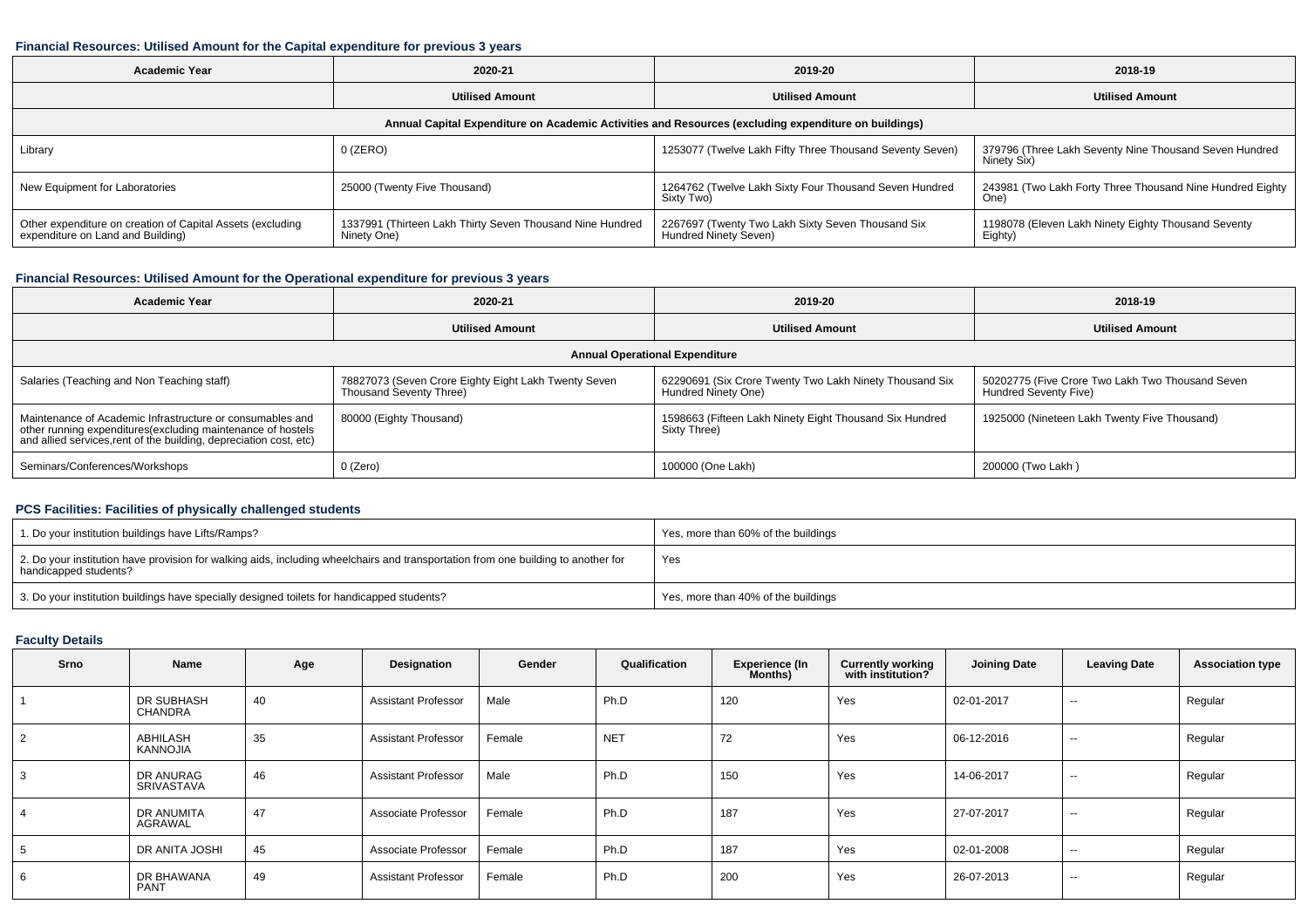| 7  | DR DEEPAK KHATI                         | 42 | <b>Assistant Professor</b>                          | Male   | Ph.D       | 120 | Yes | 23-07-2016 | $\sim$                   | Regular             |
|----|-----------------------------------------|----|-----------------------------------------------------|--------|------------|-----|-----|------------|--------------------------|---------------------|
| 8  | DR D N JOSHI                            | 39 | <b>Assistant Professor</b>                          | Male   | Ph.D       | 120 | Yes | 02-01-2017 | $\overline{\phantom{a}}$ | Regular             |
| 9  | DR GIRISH<br><b>CHANDRA PANT</b>        | 54 | Associate Professor                                 | Male   | Ph.D       | 228 | Yes | 23-06-2009 | $\overline{\phantom{a}}$ | Regular             |
| 10 | DR JAG MOHAN<br><b>SINGH NEGI</b>       | 47 | Associate Professor                                 | Male   | Ph.D       | 192 | Yes | 04-07-2019 | $\sim$                   | Regular             |
| 11 | DR JITENDRA<br>PRAKASH TYAGI            | 47 | <b>Assistant Professor</b>                          | Male   | Ph.D       | 120 | Yes | 02-01-2017 | $\overline{\phantom{a}}$ | Regular             |
| 12 | DR JAYA BHATT                           | 48 | <b>Assistant Professor</b>                          | Female | Ph.D       | 200 | Yes | 03-08-2017 | $\overline{\phantom{a}}$ | Regular             |
| 13 | DR KIRAN KUMAR<br><b>PANT</b>           | 53 | <b>Assistant Professor</b>                          | Male   | Ph.D       | 200 | Yes | 19-03-2013 | $\overline{\phantom{a}}$ | Regular             |
| 14 | <b>KUSUM GUPTA</b>                      | 37 | <b>Assistant Professor</b>                          | Female | <b>NET</b> | 84  | Yes | 14-09-2019 | $\overline{\phantom{a}}$ | Regular             |
| 15 | DR KIRSHNA<br><b>BHARTI</b>             | 43 | <b>Assistant Professor</b>                          | Female | Ph.D       | 120 | Yes | 02-01-2017 | $\overline{\phantom{a}}$ | Regular             |
| 16 | PROF DR MOHAN<br><b>CHANDRA PANDE</b>   | 58 | Dean / Principal /<br>Director / Vice<br>Chancellor | Male   | Ph.D       | 360 | Yes | 17-10-2020 | --                       | Regular             |
| 17 | DR MAMTA<br><b>BHODLA JOSHI</b>         | 46 | <b>Assistant Professor</b>                          | Female | Ph.D       | 120 | Yes | 02-01-2017 | --                       | Regular             |
| 18 | DR MOOL CHAND<br><b>SHUKLA</b>          | 35 | <b>Assistant Professor</b>                          | Male   | Ph.D       | 82  | Yes | 03-12-2016 | $\overline{\phantom{a}}$ | Regular             |
| 19 | DR NIVEDITA<br>AWASTHI                  | 47 | Associate Professor                                 | Female | Ph.D       | 142 | Yes | 15-09-2009 | --                       | Regular             |
| 20 | DR PRITI TRIVEDI                        | 54 | Associate Professor                                 | Female | Ph.D       | 270 | Yes | 15-09-2018 | $\sim$                   | Regular             |
| 21 | DR PRAMOD<br><b>JOSHI</b>               | 45 | Associate Professor                                 | Male   | Ph.D       | 192 | Yes | 20-09-2018 | --                       | Regular             |
| 22 | DR PRAKASH<br><b>CHANDRA</b><br>PALIWAL | 42 | <b>Assistant Professor</b>                          | Male   | Ph.D       | 140 | Yes | 23-07-2016 | --                       | Regular             |
| 23 | DR RAM DULAR<br><b>SINGH</b>            | 62 | Associate Professor                                 | Male   | Ph.D       | 270 | Yes | 12-07-1999 | --                       | Regular             |
| 24 | DR RAJEEV SINGH<br>KANUJIA              | 56 | Associate Professor                                 | Male   | Ph.D       | 284 | Yes | 05-05-1997 | --                       | Regular             |
| 25 | DR SUMAN KUMAR                          | 45 | <b>Assistant Professor</b>                          | Male   | Ph.D       | 191 | Yes | 22-09-2018 | $\overline{\phantom{a}}$ | Regular             |
| 26 | DR SHARAD<br><b>BHATT</b>               | 49 | <b>Assistant Professor</b>                          | Male   | Ph.D       | 240 | Yes | 03-08-2017 | $\overline{\phantom{a}}$ | Regular             |
| 27 | DR SIDHESHWAR<br><b>SINGH MAURYA</b>    | 53 | Associate Professor                                 | Male   | Ph.D       | 266 | Yes | 01-09-2014 | $\overline{\phantom{a}}$ | Regular             |
| 28 | DR SHIPRA PANT                          | 41 | <b>Assistant Professor</b>                          | Female | Ph.D       | 170 | Yes | 23-07-2016 | $\sim$                   | Regular             |
| 29 | DR YOGESH<br><b>CHANDRA</b>             | 41 | <b>Assistant Professor</b>                          | Male   | Ph.D       | 120 | Yes | 10-08-2020 | $\sim$                   | Regular             |
| 30 | MR LALIT MOHAN                          | 32 | <b>Assistant Professor</b>                          | Male   | <b>NET</b> | 45  | Yes | 19-09-2017 | $\sim$                   | Adhoc / Contractual |
| 31 | <b>VINEETA</b><br><b>VISHWAKARMA</b>    | 32 | <b>Assistant Professor</b>                          | Female | <b>NET</b> | 80  | Yes | 16-11-2016 | $\sim$                   | Adhoc / Contractual |
| 32 | DR NITIN DHOMNE                         | 44 | <b>Assistant Professor</b>                          | Male   | Ph.D       | 216 | Yes | 01-07-2005 | $\sim$                   | Adhoc / Contractual |